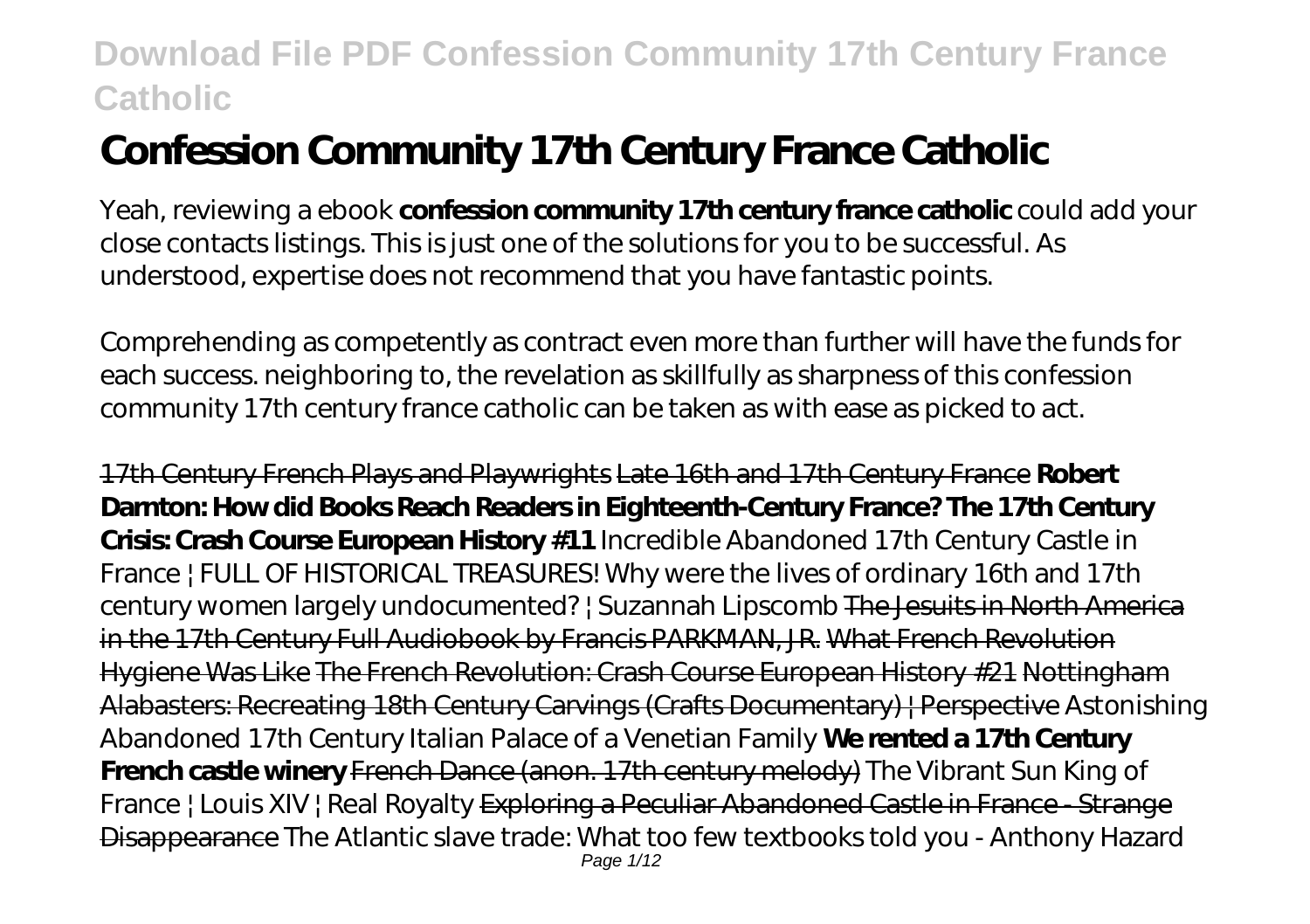History 1301 Lecture 4: The Northern Anglo-American Colonies in the Seventeenth Century Versailles' dirty secrets - Toute L'Histoire *Fish Pie! - French Cooking in the 17th Century French and noble in 2018: What remains of France's aristocracy?* **Confession Community 17th**

### **Century France**

(PDF) Confession and Community in 17th century France: Catholic and Protestant coexistence in Aquitaine part 6 | Gregory Hanlon - Academia.edu The first close study of religious coexistence and practical toleration in the early modern era, across most of the 17th century.

### **(PDF) Confession and Community in 17th century France ...**

The first close study of Catholic and Protestant coexistence in France, across most of the 17th century.

#### **(PDF) Confession and Community in 17th century France ...**

The first close study of religious coexistence and practical toleration between Catholics and Protestants, across most of the 17th century.

### **(PDF) Confession and Community in 17th century France ...**

The first detailed study of local coexistence between Catholics and Protestants in Europe, focused on the Aquitaine town of Layrac across most of the 17th century.

### **(PDF) Confession & Community in 17th-century France ...**

Page 2/12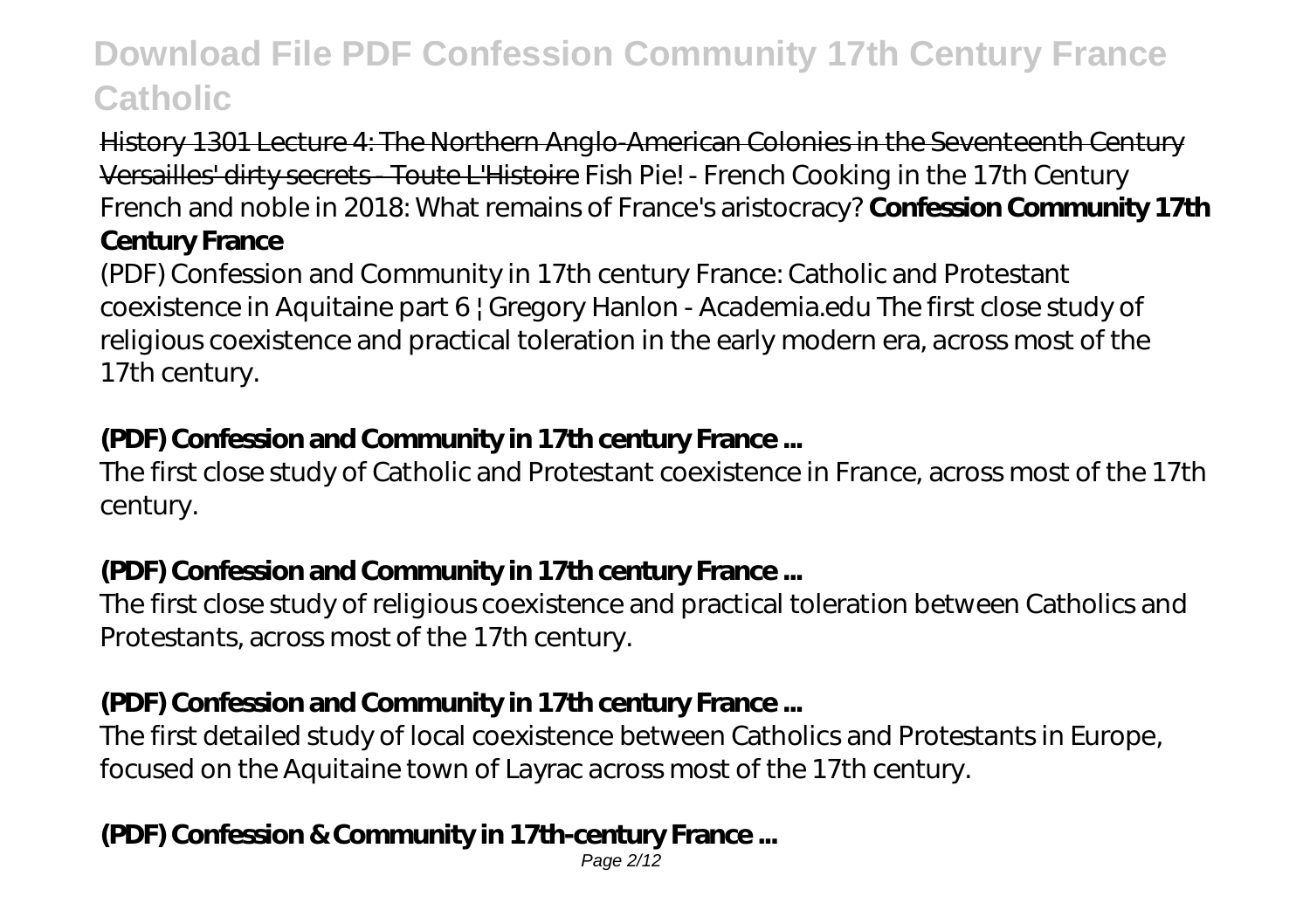Confession and Community in Seventeenth-century France Par:Gregory Hanlon,University Research Professor Gregory Hanlon Publié le 1993 par University of Pennsylvania Press. Examines the tolerance between Catholics and Protestants in a period when vicious sectarian strife was the rule of the day.

#### **Confession and Community in Seventeenth-century France ...**

The first close study of Catholic and Protestant coexistence in local communities across most of the 17th century.

### **(PDF) Confession and Community in 17th century France ...**

Confession and Community in Seventeenth-Century France: Catholic and Protestant Coexistence in Aquitaine by Hanlon, Gregory Book condition: New

### **Confession and Community in Seventeenth-Century France ...**

Examines the tolerance between Catholics and Protestants in a period when vicious sectarian strife was the rule of the day. Tolerance here means more than mere coexistence but a daily interaction between people without regard for their faith.

### **Confession and Community in Seventeenth-Century France ...**

Confession Community 17th Century France (PDF) Confession and Community in 17th century France: Catholic and Protestant coexistence in Aquitaine part 6 | Gregory Hanlon - Academia.edu The first close study of religious coexistence and practical toleration in the Page 3/12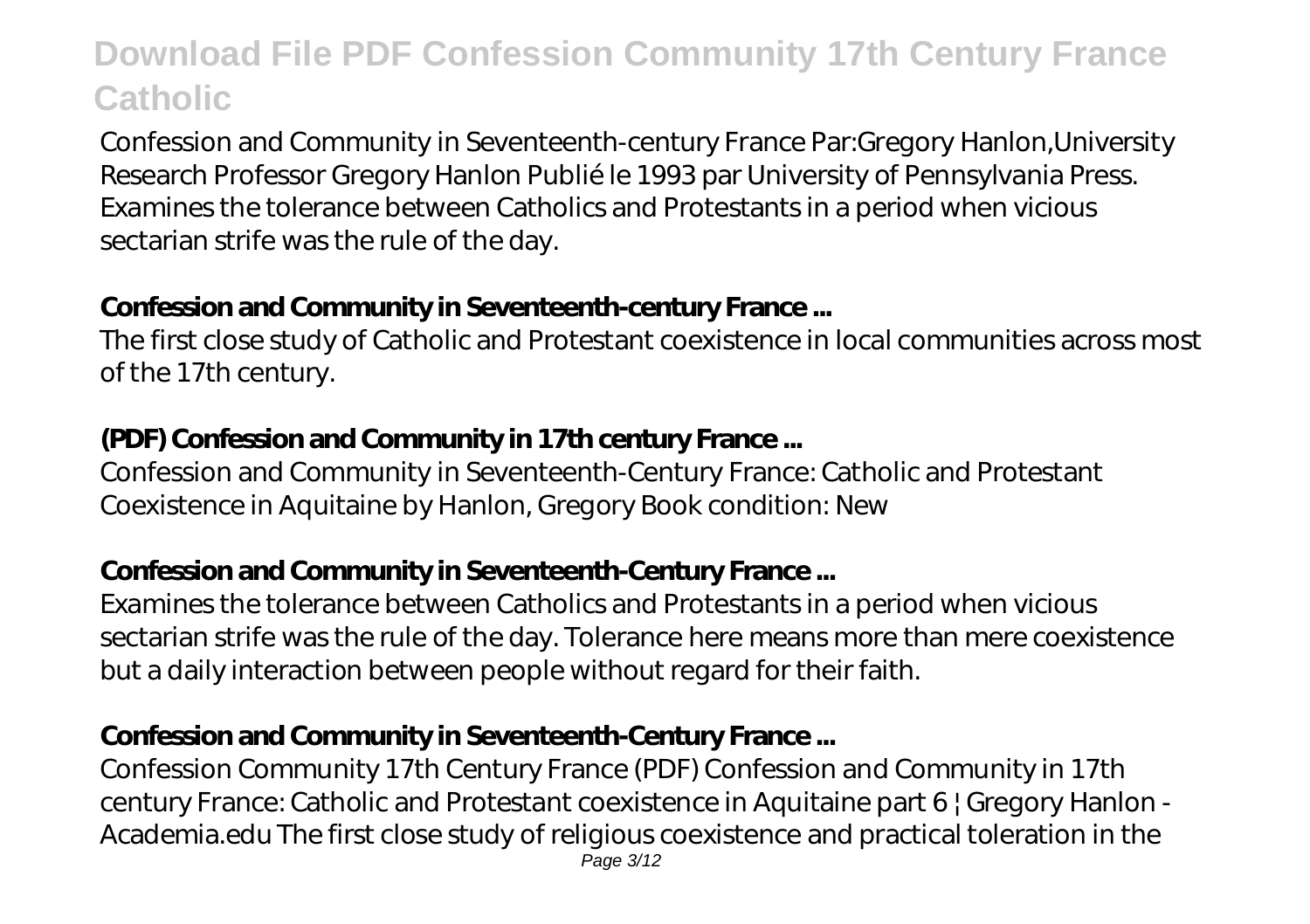early modern era, across most of

### **[PDF] Confession Community 17th Century France Catholic**

Confession Community 17th Century France Catholic Author: www.h2opalermo.it-2020-11-19T00:00:00+00:01 Subject: Confession Community 17th Century France Catholic Keywords: confession, community, 17th, century, france, catholic Created Date: 11/19/2020 2:55:42 PM

#### **Confession Community 17th Century France Catholic**

CONFESSION AND COMMUNITY IN SEVENTEENTH-CENTURY FRANCE: By Gregory Hanlon. \$55.49 Free Shipping

### **Confession and Community in Seventeenth Century France ...**

Confession Community 17th Century France Catholic Author: ii/2ii/2modularscale.com-2020-10-06T00:00.00+00:01 Subject: ii/2ii/2confession Community 17th Century France Catholic Keywords: confession, community, 17th, century, france, catholic Created Date: 10/6/2020 6:05:21 PM

### **Confession Community 17th Century France Catholic**

Confession and community in seventeenth-century France : Catholic and Protestant coexistence in Aquitaine. [Gregory Hanlon] Home. WorldCat Home About WorldCat Help. Search. Search ... # Catholic Church--History--17th century--France--Aquitaine\/span>\n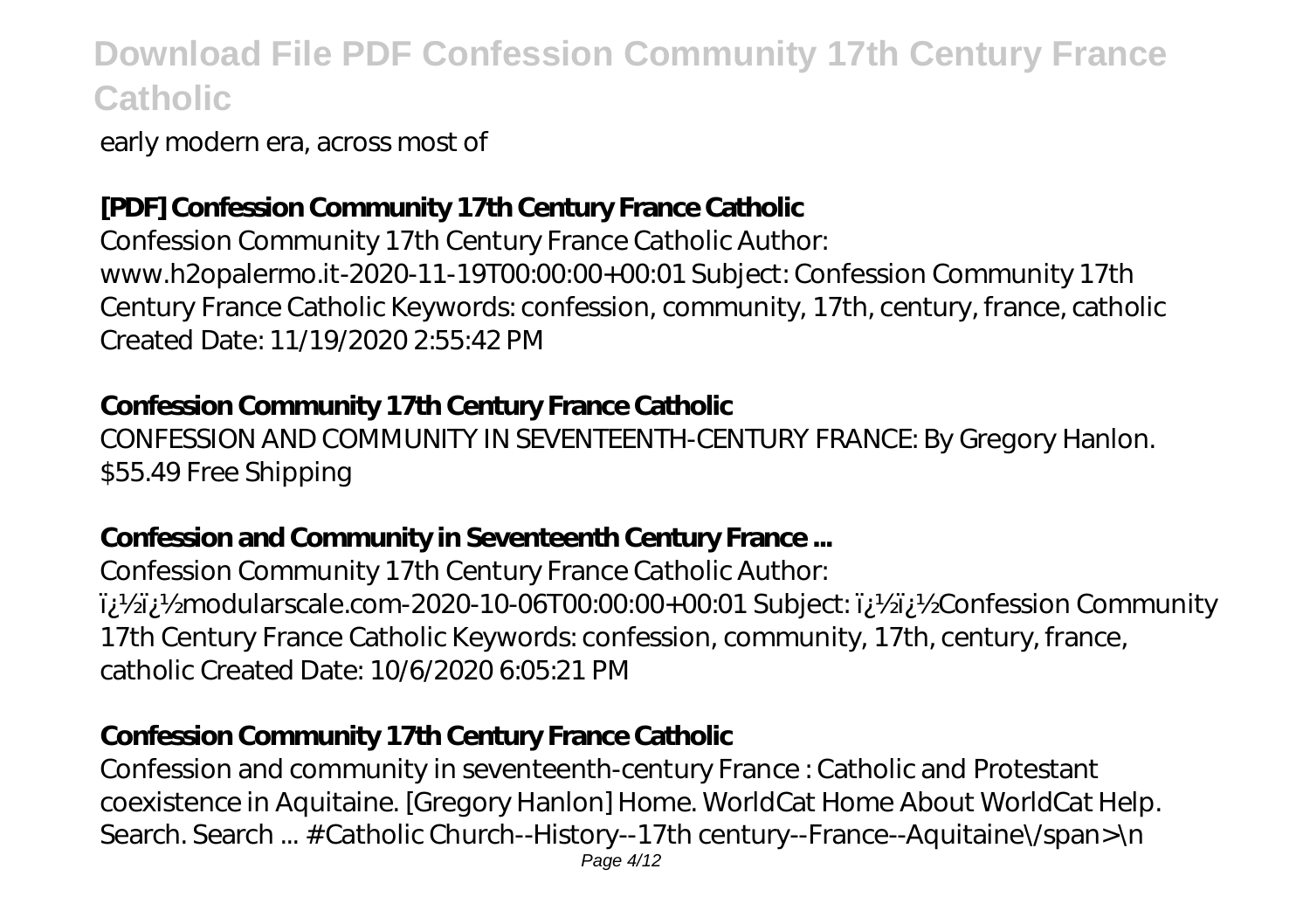\u00A0\u00A0\u00A0\n schema: ...

### **Confession and community in seventeenth-century France ...**

Get this from a library! Confession and Community in Seventeenth-Century France : Catholic and Protestant Coexistence in Aquitaine. [Gregory Hanlon]

#### **Confession and Community in Seventeenth-Century France ...**

Confession and community in seventeenth-century France : Catholic and Protestant coexistence in Aquitaine. [Gregory Hanlon] ... Confession and community in seventeenthcentury France. Philadelphia : University of Pennsylvania Press, ©1993 ... # Reformed Church--France--Aquitaine--History--17th century\/span>\n \u00A0\u00A0\u00A0\n schema: ...

#### **Confession and community in seventeenth-century France ...**

Confession Community 17th Century France (PDF) Confession and Community in 17th century France: Catholic and Protestant coexistence in Aquitaine part 6 | Gregory Hanlon - Academia.edu The first close study of religious coexistence and practical toleration in the early modern era, across most of the 17th century. (PDF) Confession and Community ...

### **Download Confession Community 17th Century France Catholic**

Confession and Community in Seventeenth-Century France: Hanlon, University Research Professor Gregory: 9780812232059: Books - Amazon.ca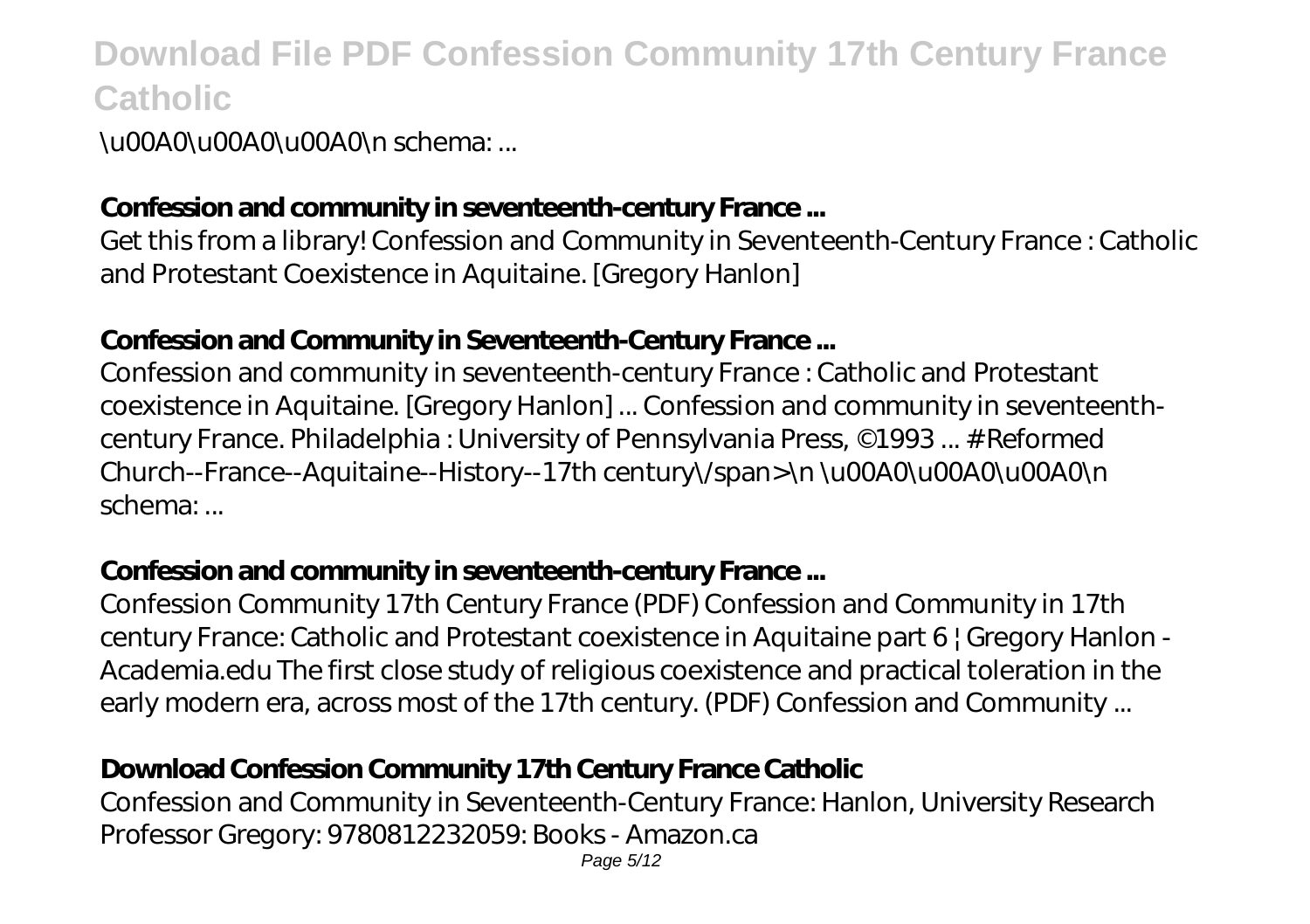#### **Confession and Community in Seventeenth-Century France ...**

Confession and community in seventeenth-century France : Catholic and Protestant coexistence in Aquitaine Greogry Hanlon. Philadelphia : University of Pennsylvania Press, ©1993.

#### **Confession and community in seventeenth-century France ...**

Witchcraft, demonology, and confession in early modern France / Virginia Krause. pages cm Includes bibliographical references and index. ISBN 978-1-107-07440-8 (hardback) 1. Witchcraft – France – History – 16th century. 2. Witchcraft – France – History – 17th century. 3. Demonology – France – History – 16th century. 4 ...

#### **WITCHCRAFT, DEMONOLOGY, AND CONFESSION IN EARLY MODERN FRANCE**

Set in the seventeenth century, an Italian nobleman weds an impoverished countess, who is wooed by the King of Piedmont and faces pressure from his entire court to succumb to his wishes. Director: Axel Corti | Stars: Timothy Dalton , Valeria Golino , Stéphane Freiss , Robin Renucci

Examines the tolerance between Catholics and Protestants in a period when vicious sectarian strife was the rule of the day. Tolerance here means more than mere coexistence but a daily interaction between people without regard for their faith.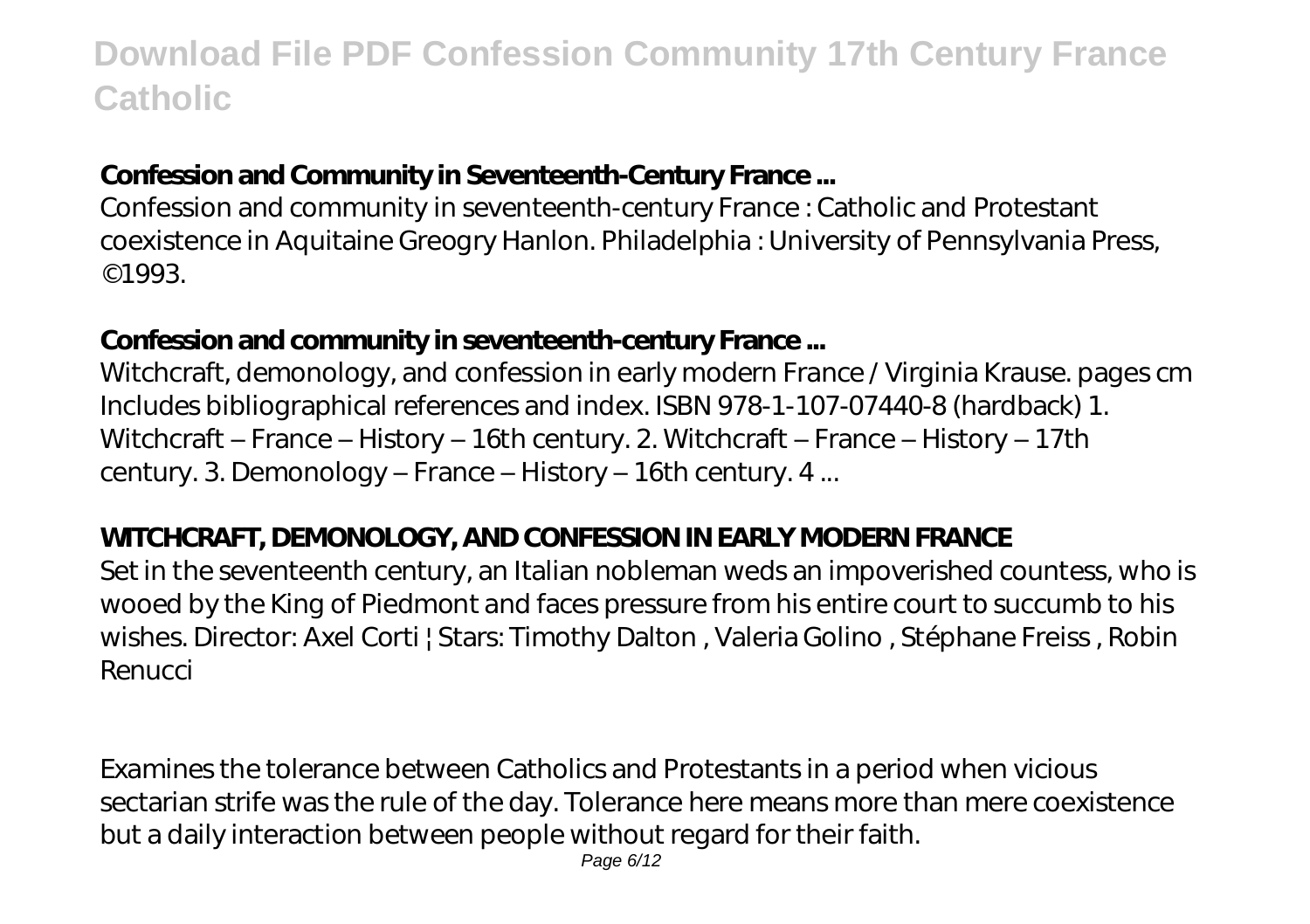This book is about attitudes and behaviour in early modern France, dealing particularly with the conflicts related to social and intellectual change, and with the tensions between the elite and the common people. The topics discussed include witchcraft, popular belief and superstition,confession, the family, Church and State, and popular revolt. Combining penetrating analyses of important topics with detailed focus on individual cases, Communities of Belief offers a lively critique of some current interpretations of seventeenth century France.Part I, 'Rebels, Deviants and Victims', concentrates on history from below, while Part II, 'Agencies of Control', examines the intellectual and institutional superstructure and its relation to society as a whole. Robin Briggs shows how the communal oral culture of the older Europe was graduallybroken up and replaced by a recognizable modern culture.

The seventeenth century witnessed profound reforms in the way French cities administered poor relief and charitable health care. New hospitals were built to confine the able bodied and existing hospitals sheltering the sick poor contracted new medical staff and shifted their focus towards offering more medical services. Whilst these moves have often been regarded as a coherent state led policy, recent scholarship has begun to question this assumption, and pick-up on more localised concerns, and resistance to centrally imposed policies. This book engages with these concerns, to investigate the links between charitable health care, poor relief, religion, national politics and urban social order in seventeenth-century France. In so doing it revises our understanding of the roles played in these issues by the crown and social elites, arguing that central government's social policy was conservative and largely reactive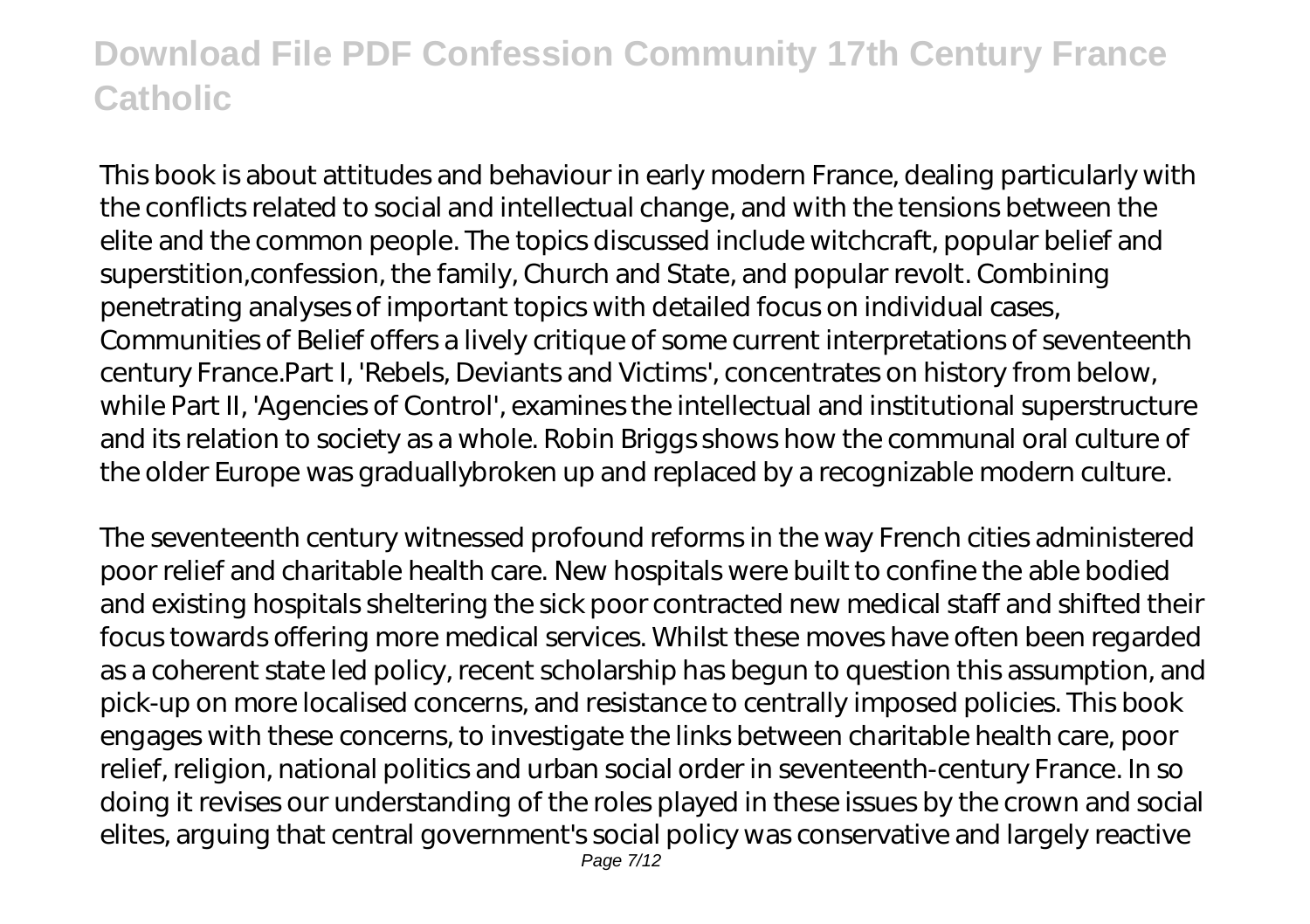to pressure from local elites. It suggests that Louis XIV's policy regarding the reform of poor relief and the creation of General Hospitals in each town and city, as enshrined in the edict of 1662, was largely driven by the religious concerns of the kingdom's devout and the financial fears of the Parisian elites that their city hospitals were overburdened. Only after the Sun King's reign did central government begin to take a proactive role in administering poor relief and health care, utilizing urban charitable institutions to further its own political goals. By reintegrating the social aspirations of urban elites into the history of French poor relief, this book shows how the key role they played in the reform of hospitals, inspired by a mix of religious, economic and social motivations. It concludes that the state could be a reluctant participant in reform, until pressured into action by assisting elite groups pursuing their own goals.

Conversion has played a central role in the history of Christianity. In this first in-depth and wide-ranging narrative history, David Kling examines the dynamic of turning to the Christian faith by individuals, families, and people groups. Global in reach, the narrative progresses from early Christian beginnings in the Roman world to Christianity's expansion into Europe, the Americas, China, India, and Africa. Conversion is often associated with a particular strand of modern Christianity (evangelical) and a particular type of experience (sudden, overwhelming). However, when examined over two millennia, it emerges as a phenomenon far more complex than any one-dimensional profile would suggest. No single, unitary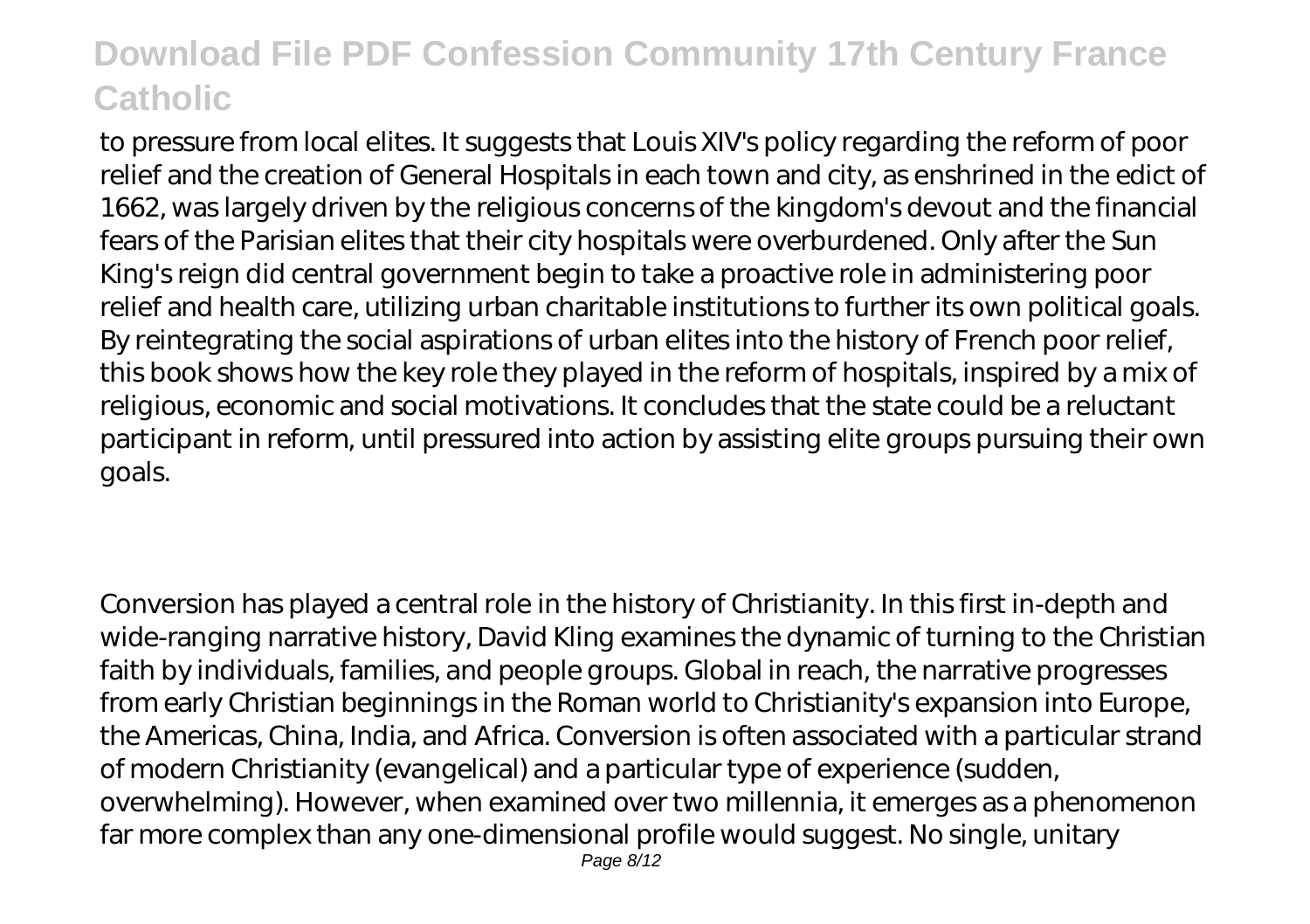paradigm defines conversion and no easily explicable process accounts for why people convert to Christianity. Rather, a multiplicity of factors-historical, personal, social, geographical, theological, psychological, and cultural-shape the converting process. A History of Christian Conversion not only narrates the conversions of select individuals and peoples, it also engages current theories and models to explain conversion, and examines recurring themes in the conversion process: divine presence, gender and the body, agency and motivation, testimony and memory, group- and self-identity, "authentic" and "nominal" conversion, and modes of communication. Accessible to scholars, students, and those with a general interest in conversion, Kling's book is the most satisfying and comprehensive account of conversion in Christian history to date; this major work will become a standard must-read in conversion studies.

'In the last two decades, the history of the Counter-Reformation has been stretched and reshaped in numerous directions. Reflecting the variety and innovation that characterize studies of early modern Catholicism today, this volume incorporates topics as diverse as life cycle and community, science and the senses, the performing and visual arts, material objects and print culture, war and the state, sacred landscapes and urban structures. Moreover, it challenges the conventional chronological parameters of the Counter-Reformation and introduces the reader to the latest research on global Catholicism. The Ashgate Research Companion to the Counter-Reformation presents a comprehensive examination of recent scholarship on early modern Catholicism in its many guises. It examines how the Tridentine reforms inspired conflict and conversion, and evaluates lives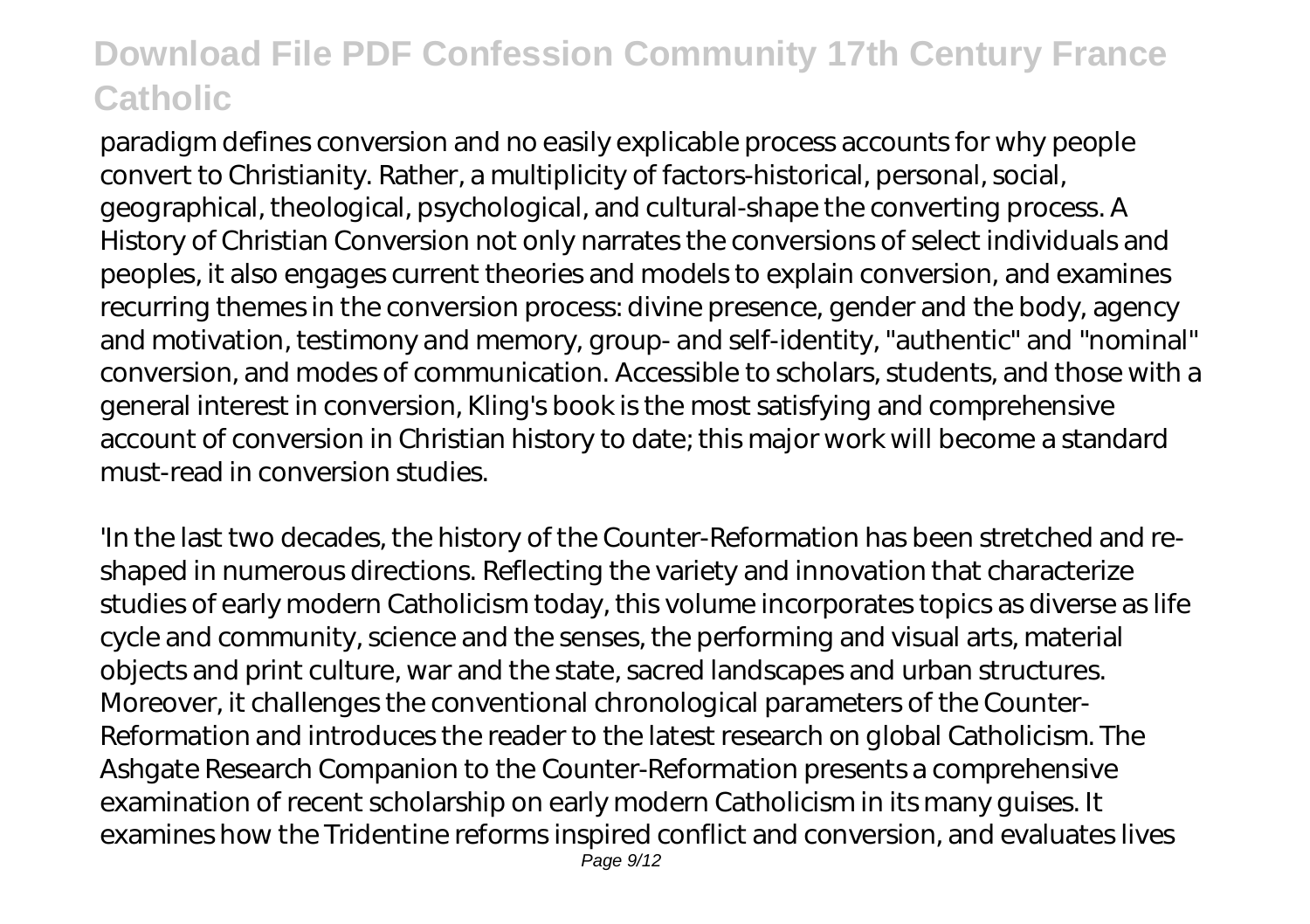and identities, spirituality, culture and religious change. This wide-ranging and original research guide is a unique resource for scholars and students of European and transnational history.

This volume brings together recent scholarship on early modern multiconfessionalism that challenges accepted notions of reformation, confessionalization, and state-building and suggests a new vision of religions, state, and society in early modern Europe.

Numerous historical studies use the term community' to express or comment on social relationships within geographic, religious, political, social, or literary settings, yet this volume is the first systematic attempt to collect together important examples of this varied work in order to draw comparisons and conclusions about the definition of community across early modern Europe. The chapters demonstrate the complex and changeable nature of community in an era more often characterized as a time of stark certainties and inflexibility. As a result, the volume contributes a vital resource to the ongoing efforts of scholars to understand the creation and perpetuation of communities and the significance of community definition for early modern Europeans.

Let God Arise draws upon an extensive array of archival sources to present the first modern account in English entirely devoted to the rebellion and war of the Camisards. Combining traditional narrative with analysis, W. Gregory Monahan examines the issues that led to that rebellion, beginning with the conversion of the artisans and peasants of the remote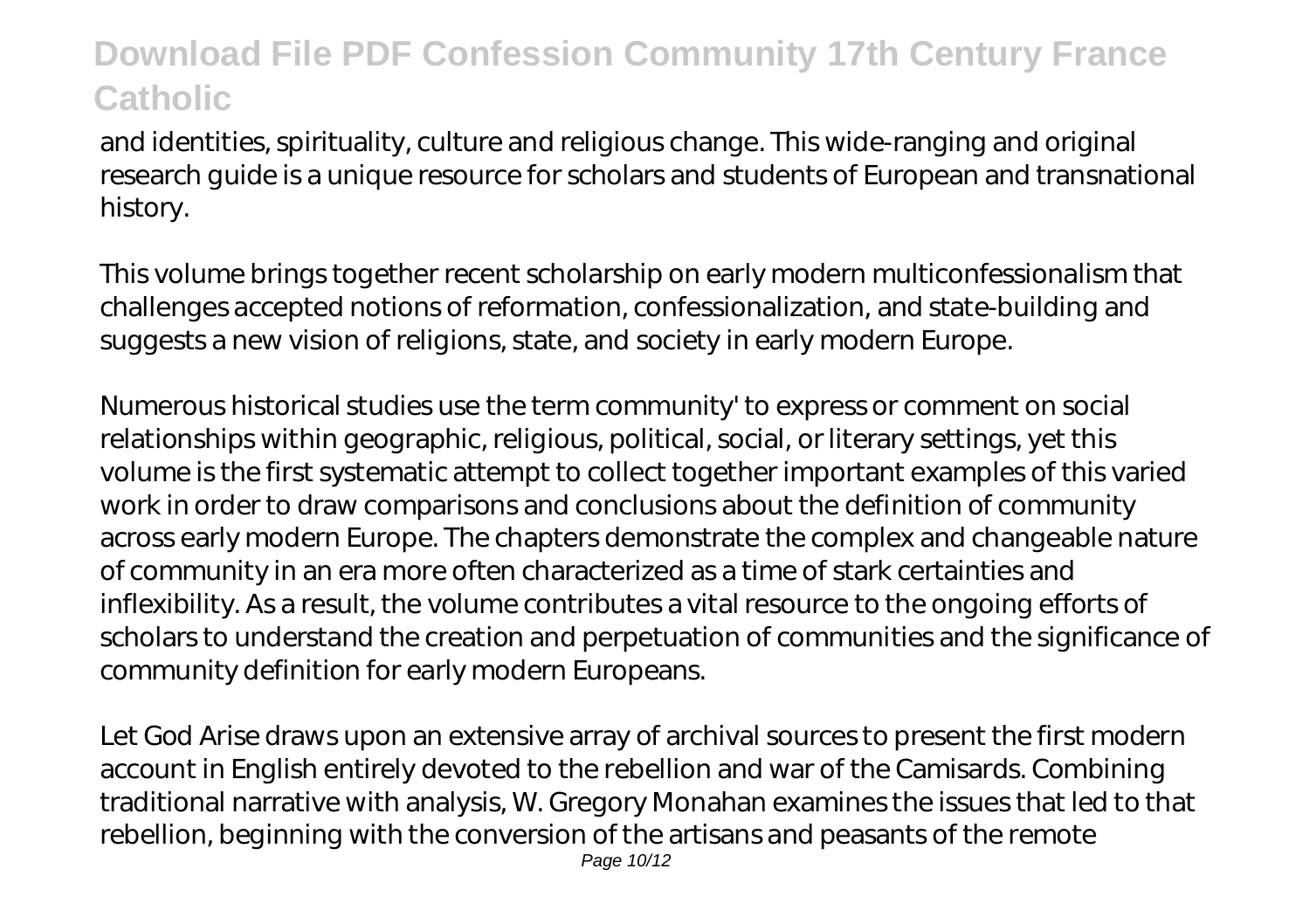mountain region of the Cévennes to Protestantism in the sixteenth century, its persistence in that confession in the seventeenth, and the shattering impact of the Revocation of the Edict of Nantes, which deprived Protestants first of their pastors, and then of the itinerant preachers who attempted to take their place. Beginning in 1701, prophetism swept the region, and the prophets, who believed they heard and followed the word of the Holy Spirit, soon led their followers into violent attacks on the Catholic Church and rebellion against the crown. A persistent and occasionally successful guerrilla war raged for over two years. Monahan argues that the resulting war involved a host of often conflicting world views, or discourses, in which the various parties to the conflict, whether the king and his ministers at Versailles, the provincial intendant Basville and local officials, the foreign powers, the Church, the generals, or the Camisard rebels themselves, often misunderstood or failed to communicate with each other, resulting too often in terrible violence and bloodshed. Let God Arise tells us much about the nature of the reign of Louis XIV and the popular religion of the time in exploring the last great rebellion in France before the Revolution of 1789.

Religious rivalry and persecution have bedeviled so many societies that confessional difference often seems an unavoidable source of conflict. Sacred Boundaries challenges this assumption by examining relations between the Catholic majority and Protestant minority in seventeenth-century France as a case study of two religious groups constructing confessional difference and coexistence